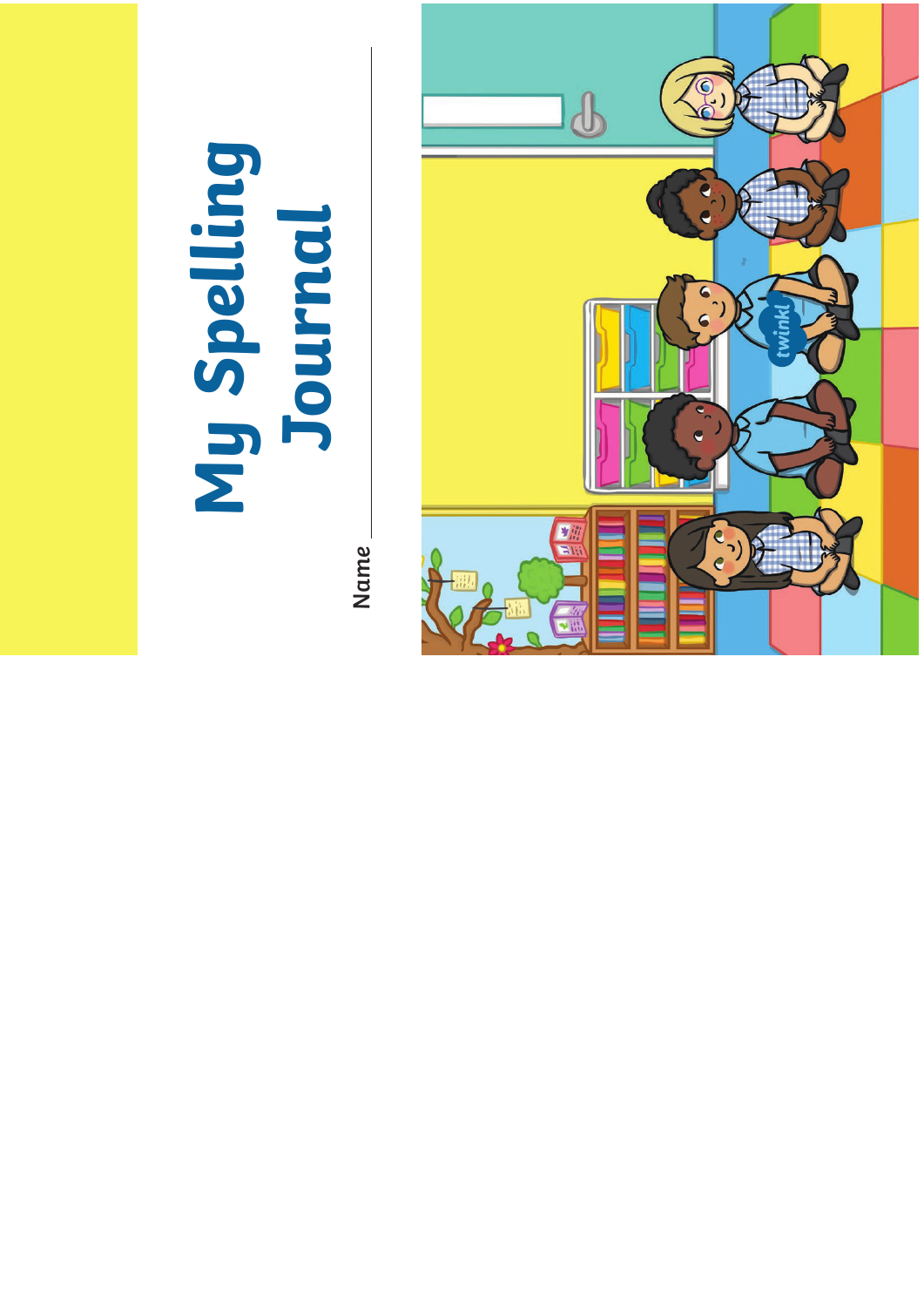

### Interesting Words **Interesting Words**

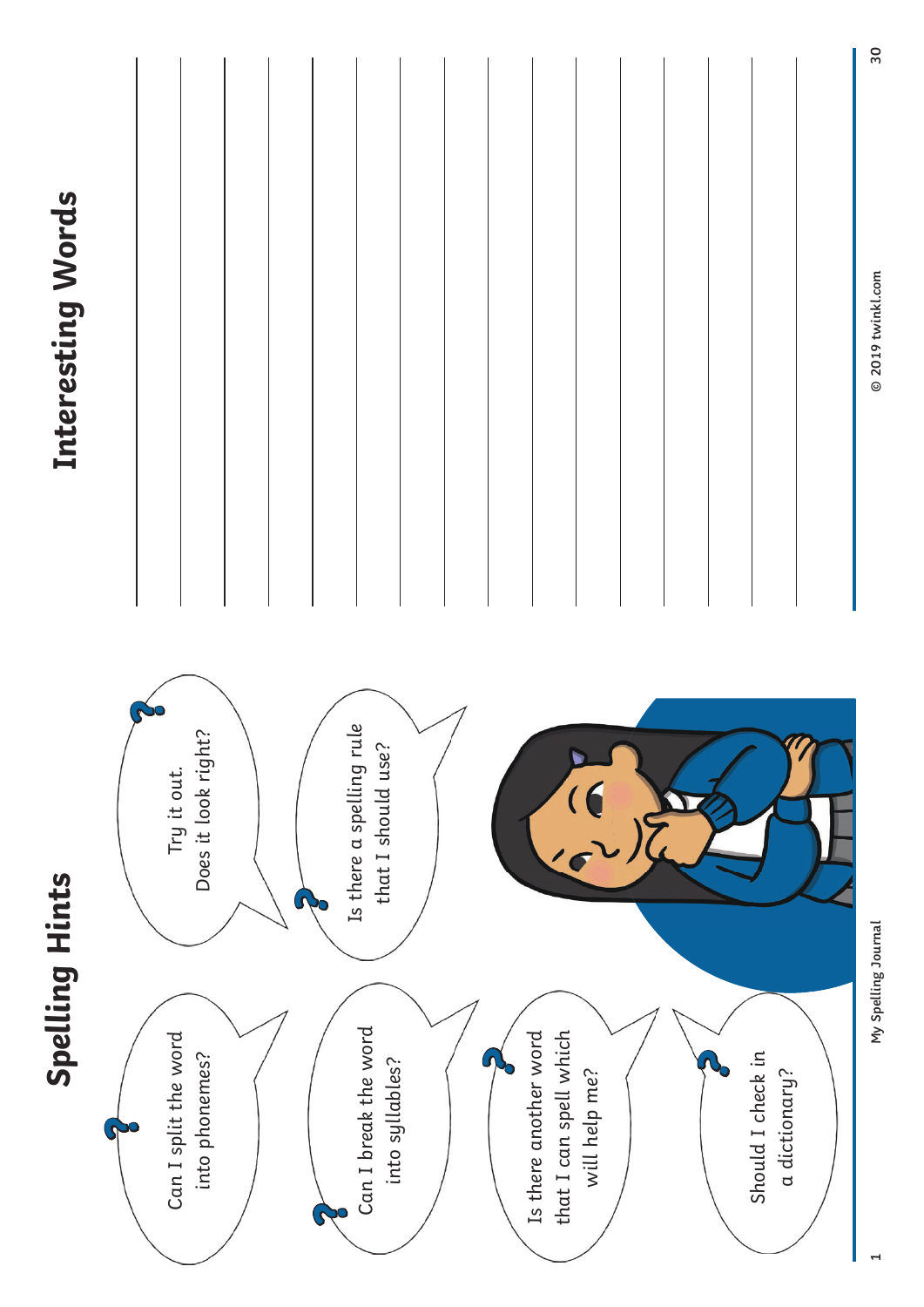Interesting Words **Interesting Words**

#### inside jumped around clothes everyone gone jumped home horse keep king animals can't even giant inside he's after birds duck fox home key again boat each friends horse worl  $I've$ hot along box eggs garden how  $I'll$ away cold eyes good keep its across better dragon found he's any cat every going I've air book eat fun hot baby coming fast gran key am boy end gave I'll another car ever girl its garden friends found giant going gave gone gran good  $f_{\mathsf{OX}}$  $fun$ girl Word List **Word List** everyone dragon duck each every eggs even eyes ever end fast eat couldn't clothes coming birds better book  $can't$ boat cold hoq xoq car  $cat$

animals

 $am$ 

again

 $air$ 

along

across

after

another

around

any

away

baby

bad

bad couldn't feet grandad king

feet

grandad

bear cried fell great know

fell

cried

bear

great

know

 $last$ 

green

because dark [ind green | last

dark

because

find

bed did first grow laughed

first

did

bed

grow

laughed

let

hard

been | didn't | fish | hard | let

 $d$  $idn't$ 

been

fish

before different floppy has let's

different

before

floppy

began dog fly hat liked

dog

began

fly

liked

hat

live

head

 $let's$ 

has

best door food head live

door

best

food

My Spelling Journal **My Spelling Journal**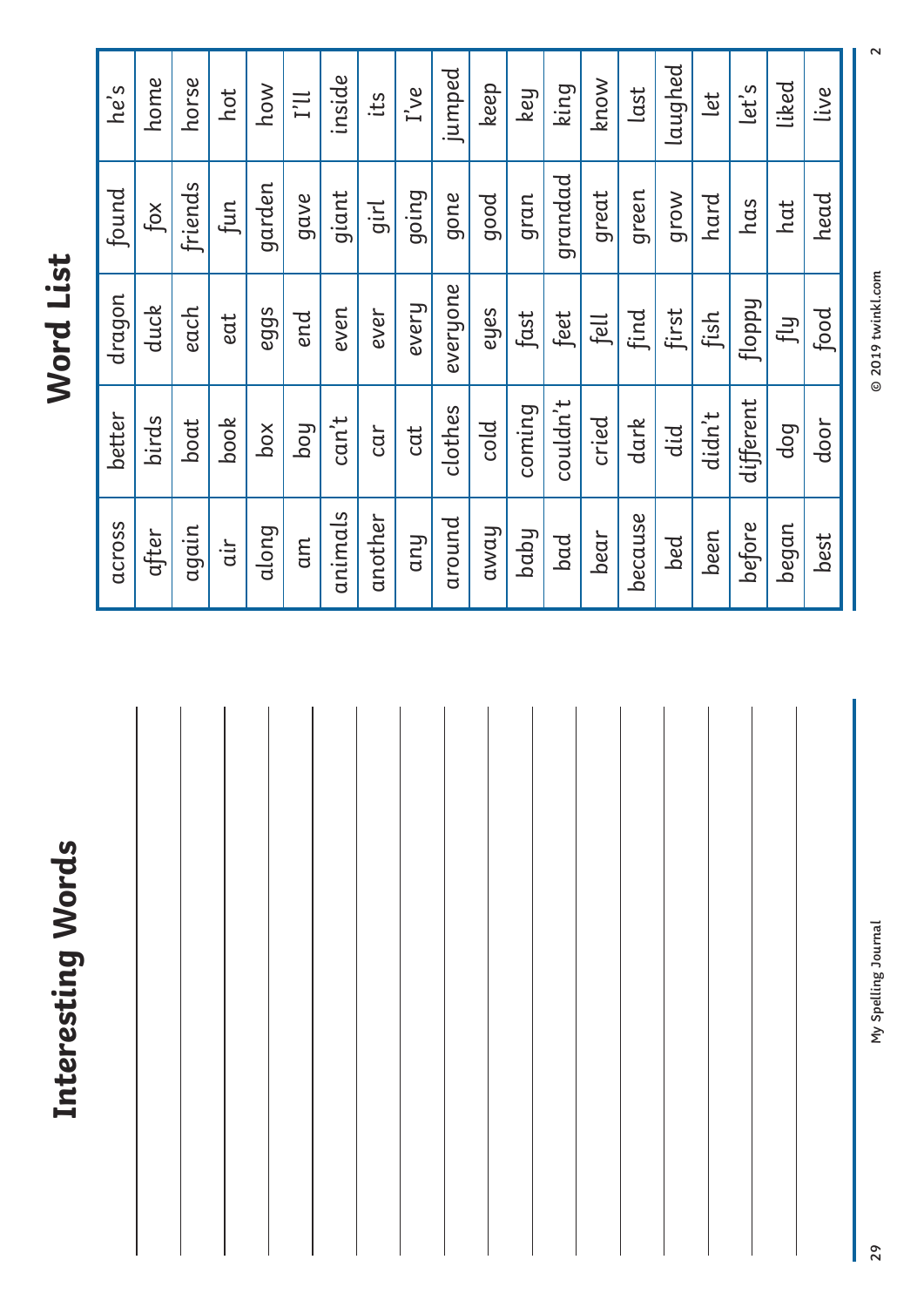#### Word List **Word List**

| lived | new    | right     | take        | under  |
|-------|--------|-----------|-------------|--------|
|       | next   | river     | tea         | ST     |
|       | night  | moon      | <b>Lell</b> | use    |
|       | once   | round     | than        | want   |
|       | pluo   | run       | that's      | wanted |
|       | JO     | sat       | there's     | water  |
|       | other  | hos       | these       | how    |
|       | our    | school    | thing       | well   |
|       | over   | pas       | things      | we're  |
|       | park   | shouted   | think       | where  |
|       | place  | sleep     | thought     | which  |
|       | plants | small     | three       | white  |
|       | play   | snow      | through     | who    |
|       | please | something | told        | hym    |
|       | pulled | soon      | took        | wind   |
|       | queen  | still     | top         | window |
|       | rabbit | stop      | town        | wish   |
|       | ran    | stopped   | tree        | work   |
|       | really | suddenly  | trees       | would  |
|       | red    | sun       | two         | yes    |
|       |        |           |             |        |

## **Words I Need to Practise Words I Need to Practise**

 $\omega$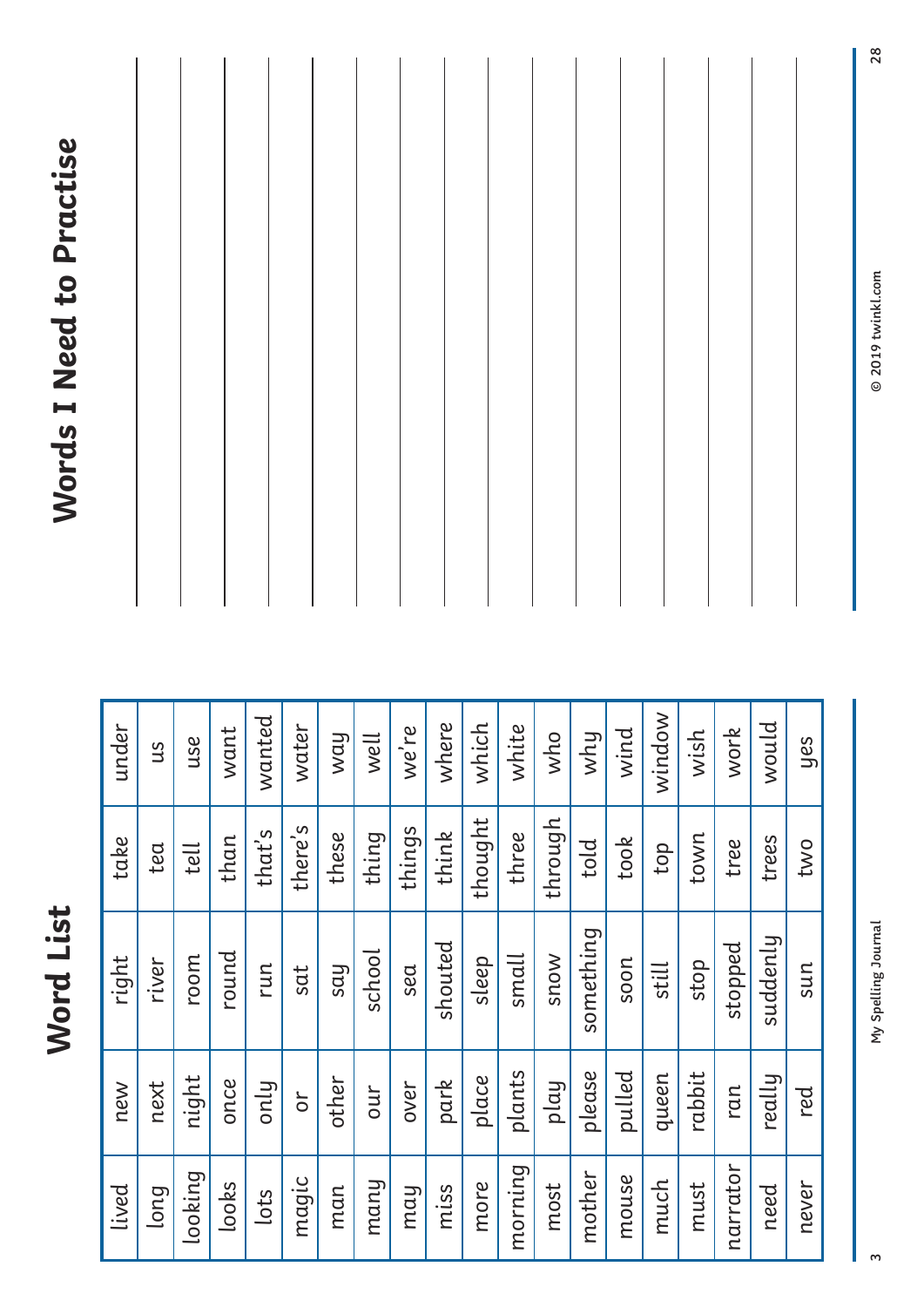| Useful Spelling Patterns        | 'ai' and 'ay' Patterns | The <b>'ai'</b> digraph is usually found at the beginning or in<br>the middle of words. | $\begin{pmatrix} 1 \\ 1 \\ 0 \end{pmatrix}$<br>afraid<br>paid<br>train<br>aim<br>rain<br>$\begin{pmatrix} 1 \\ 1 \\ 0 \end{pmatrix}$ | The <b>'ay'</b> digraph is usually found at the end of words or | syllables. | stay<br>how<br>Say<br>play<br>day | 'oi' and 'oy' Patterns | The <b>'oi'</b> digraph is usually found at the beginning or in<br>the middle of words. | soil<br>point<br>coin<br>ioin<br><b>Jio</b> | The <b>'oy'</b> digraph is usually found at the end of words or | syllables. | dnnoy<br>enjoy<br>toy<br><b>Roq</b><br>$\binom{16}{10}$ |  |
|---------------------------------|------------------------|-----------------------------------------------------------------------------------------|--------------------------------------------------------------------------------------------------------------------------------------|-----------------------------------------------------------------|------------|-----------------------------------|------------------------|-----------------------------------------------------------------------------------------|---------------------------------------------|-----------------------------------------------------------------|------------|---------------------------------------------------------|--|
| <b>Words I Need to Practise</b> |                        |                                                                                         |                                                                                                                                      |                                                                 |            |                                   |                        |                                                                                         |                                             |                                                                 |            |                                                         |  |

@ 2019 twinkl.com **@** 2019 twinkl.com

 $\blacktriangleleft$ 

My Spelling Journal **My Spelling Journal** 

**27**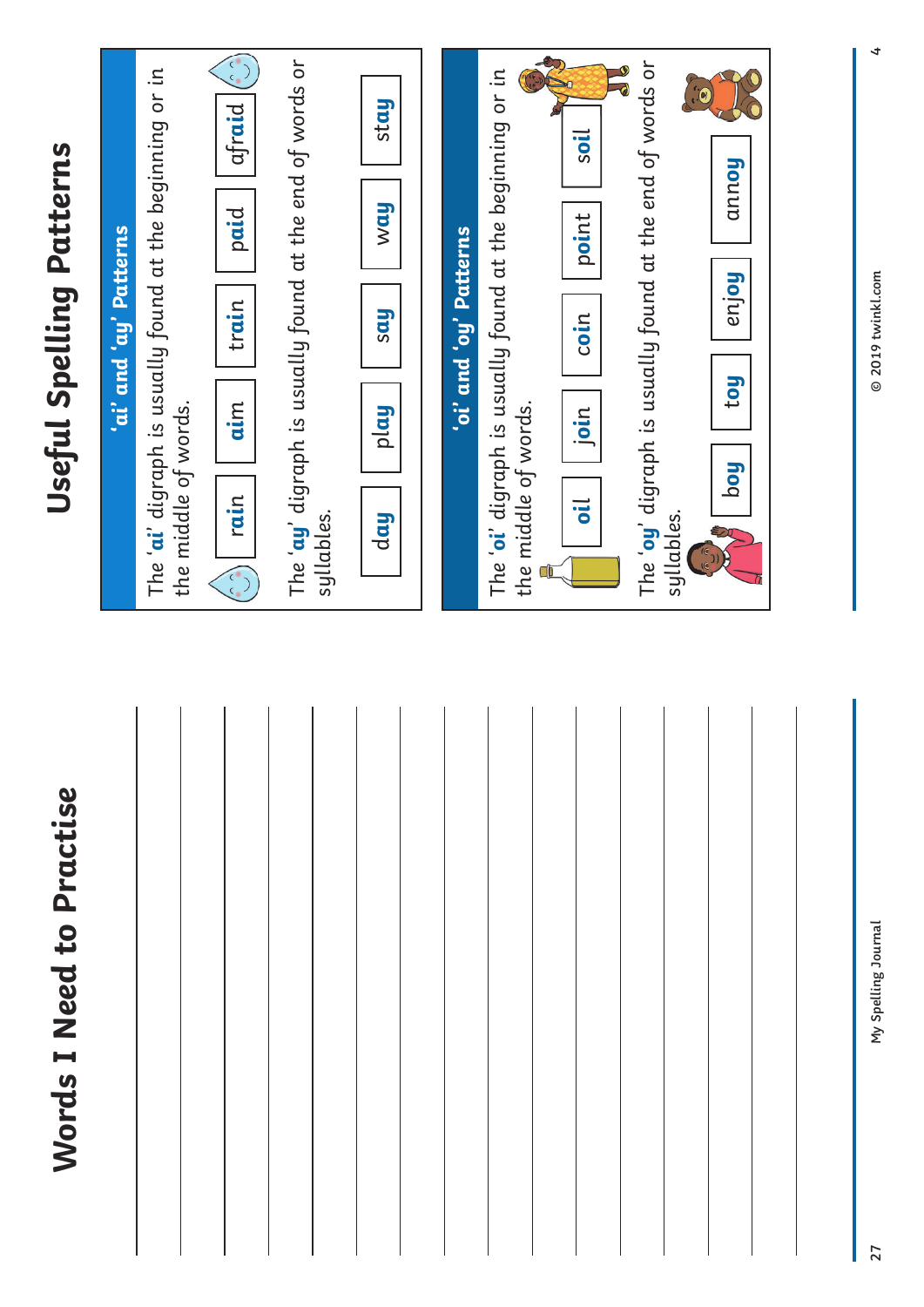## Useful Spelling Patterns **Useful Spelling Patterns**

#### 'w' Patterns **w**' Patterns

When a short ' **o**' sound follows a ' **w**' sound, it is often spelt with the letter ' When a short '**o**' sound follows a '**w**' sound, it is often<br>spelt with the letter '**a**'.

| vande      |  |
|------------|--|
| vatch      |  |
| vant       |  |
| vallet     |  |
| <b>Nas</b> |  |

**w**' sound, it is usually When the **'ur'** sound follows the **'w'** sound, it is usually When the '**ur**' sound follows the ' spelt with the 'or' grapheme. spelt with the '**or**' grapheme.

| ş      |
|--------|
| WOLK   |
| Word   |
| $Norm$ |

| ١<br>׃      |
|-------------|
|             |
| ≘<br>vorshi |
|             |
|             |

#### 'qu' Pattern 'qu' Pattern

When an 'o' sound follows a '**qu'** sound, it is often spelt **o**' sound follows a '**qu**' sound, it is often spelt with the letter 'a'. with the letter  $^{\prime}$ When an '

| pmpps        |  |
|--------------|--|
| <b>Tuant</b> |  |
| auarrey      |  |

s**qua**sh

|              | When the ' $\mathsf{or}'$ sound comes before an 'I' sound, it is of- | always |
|--------------|----------------------------------------------------------------------|--------|
| 'or' Pattern |                                                                      | call   |
|              |                                                                      | ball   |
|              | ten spelt with the letter 'a'                                        |        |

| Corrections | Check | $\rightarrow$ $\rightarrow$ $\rightarrow$ $\rightarrow$ | COVEL<br>F | <b>D</b> 4007 |
|-------------|-------|---------------------------------------------------------|------------|---------------|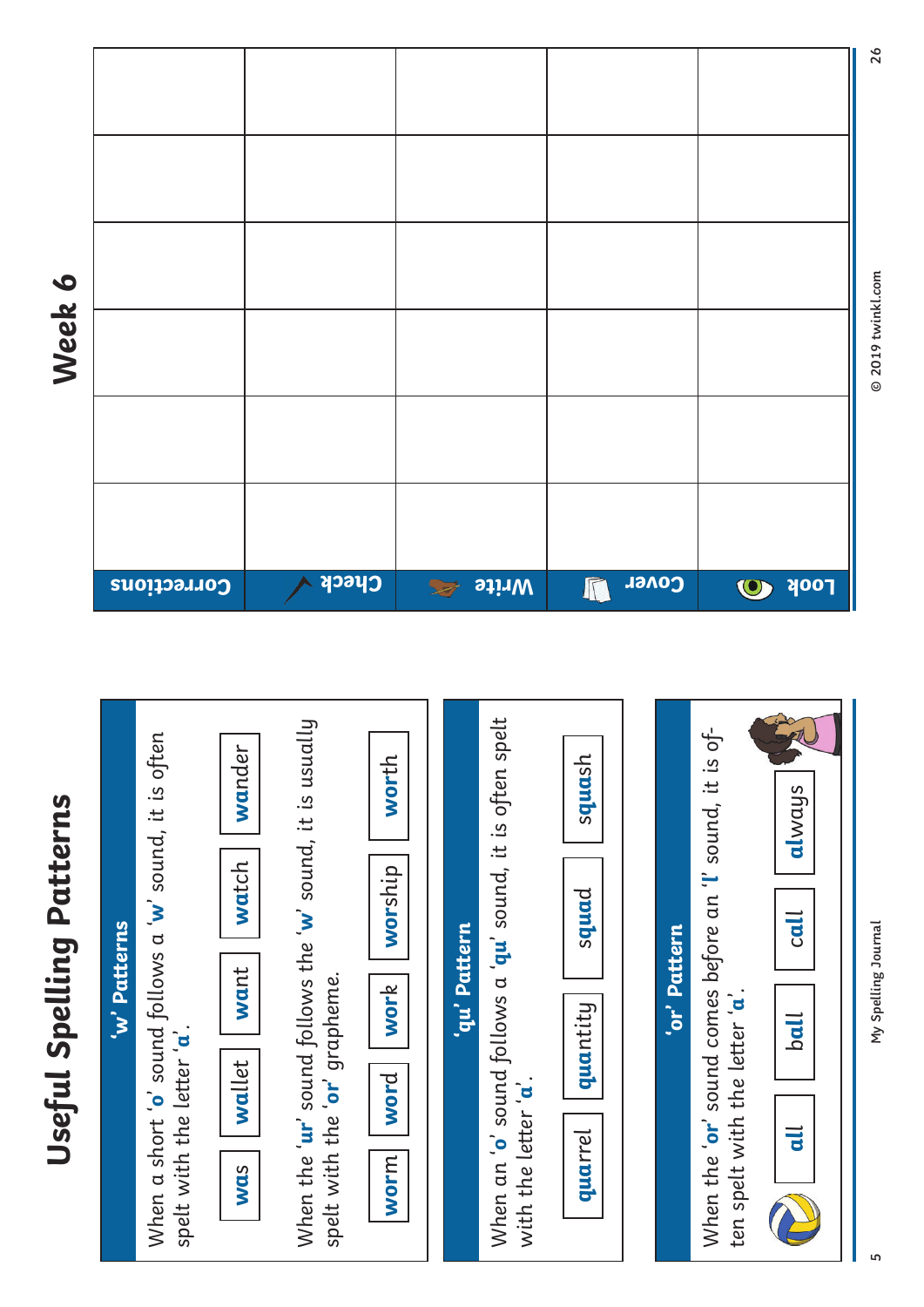

© 2019 twinkl.com **@** 2019 twinkl.com

 $\circ$ 

My Spelling Journal **My Spelling Journal**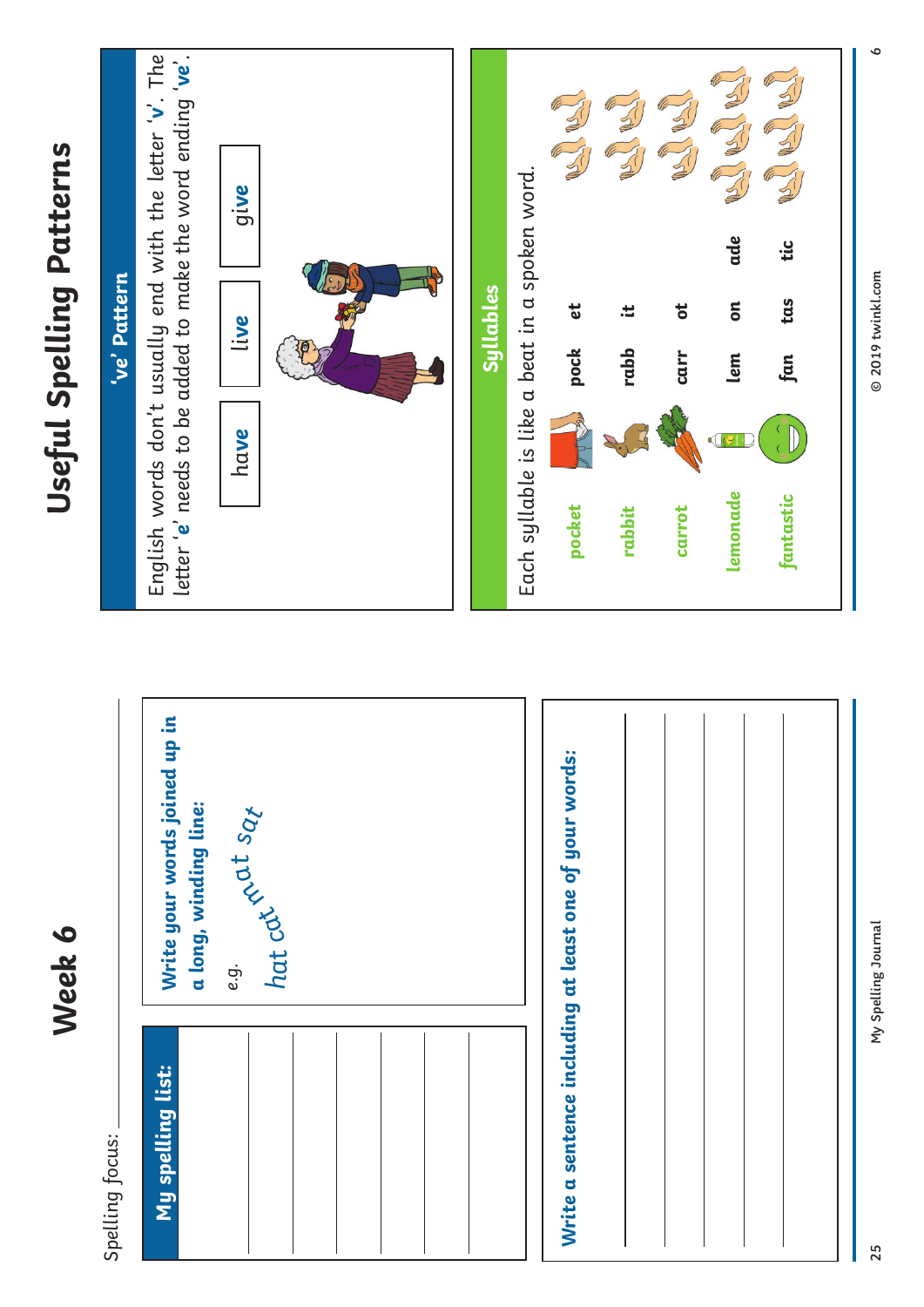## Useful Spelling Patterns **Useful Spelling Patterns**

# Homophones and Near Homophones **Homophones and Near Homophones**

Look out for these words because they can be tricky! Look out for these words because they can be tricky!

| they're | $\overline{\phantom{0}}$ |            |  | ACCINE |  |                                                             |                       |  |
|---------|--------------------------|------------|--|--------|--|-------------------------------------------------------------|-----------------------|--|
| their   | two<br>hear              |            |  |        |  | sea<br>bare<br>won<br>son<br>blew<br>blur<br>flour<br>flour |                       |  |
| there   |                          | to<br>here |  |        |  | see<br>bear<br>one sun due<br>due due                       | sew<br>[lower<br>wood |  |
|         |                          |            |  |        |  |                                                             |                       |  |



| <u>Lŋ</u> |  |
|-----------|--|
| <u>ڀ</u>  |  |
| 99        |  |
|           |  |

| Corrections | Check | $\rightarrow$ $\rightarrow$ $\rightarrow$ $\rightarrow$ $\rightarrow$ | Cover<br>F | <b>DOP</b> 4007 |
|-------------|-------|-----------------------------------------------------------------------|------------|-----------------|
|             |       |                                                                       |            |                 |
|             |       |                                                                       |            |                 |
|             |       |                                                                       |            |                 |
|             |       |                                                                       |            |                 |
|             |       |                                                                       |            |                 |
|             |       |                                                                       |            |                 |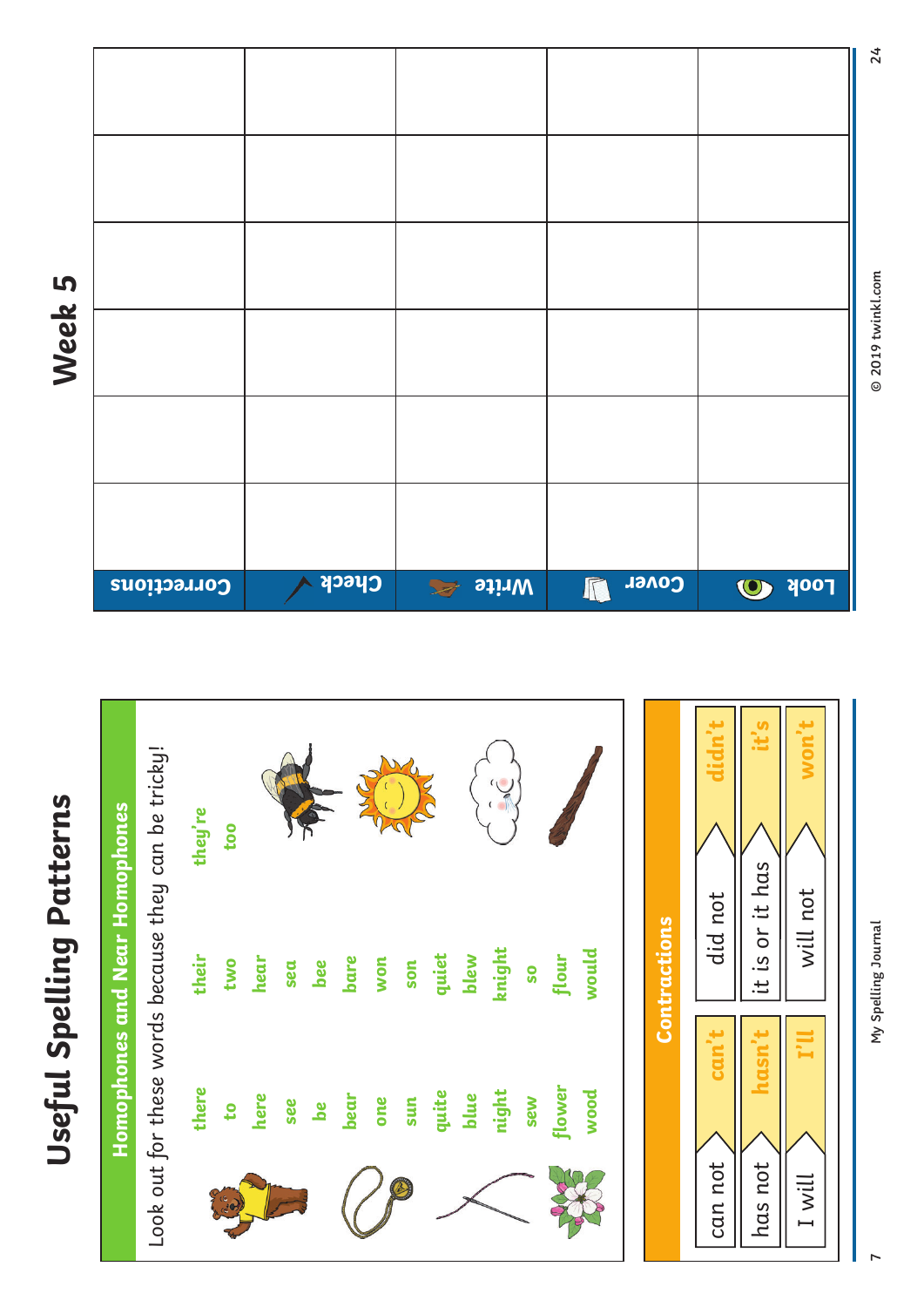

Spelling focus: Spelling focus:

| words backwards:<br>Write five of your<br>hat -> tah<br>$\ddot{e}$ . | Write a sentence including at least one of your words: |
|----------------------------------------------------------------------|--------------------------------------------------------|
| My spelling list:                                                    |                                                        |

## Useful Spelling Rules **Useful Spelling Rules**



**@** 2019 twinkl.com

© 2019 twinkl.com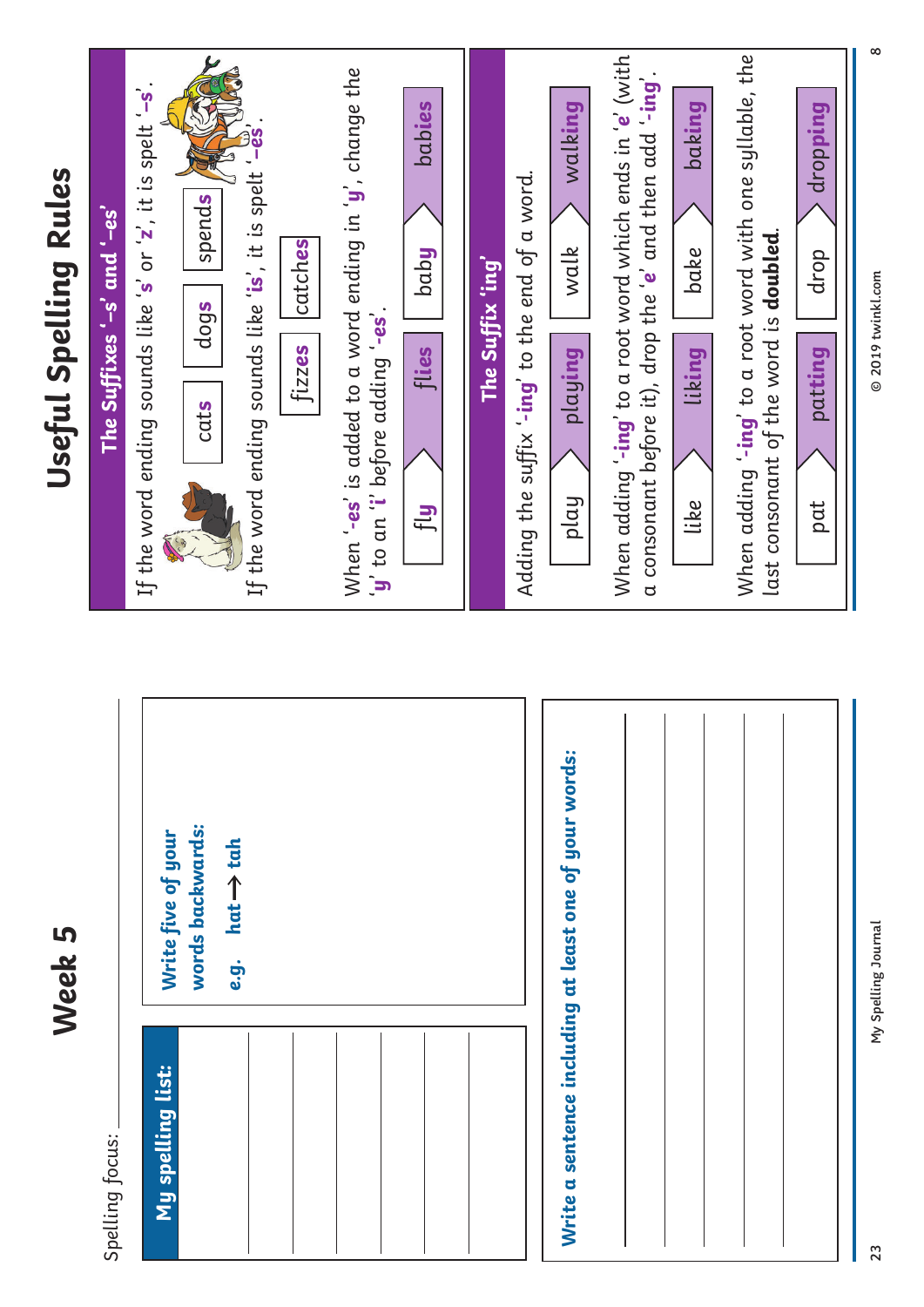## Useful Spelling Rules **Useful Spelling Rules**

#### The Suffix '-ed' The Suffix '-ed'

Adding the suffix **'-ed**' to the end of the word often puts Adding the suffix **'-ed'** to the end of the word often puts it into the past tense. When adding the suffix '-ed' to a it into the past tense. When adding the suffix '-**ed**' to a **t**'. **d**' or ' word, the endings sometimes sound like '



When **'-ed'** is added to a root word which ends in **'y'**<br>(with a consonant before it), change the **'y'** to an **'i'** be**y**' to an '**i**' be-When '**-ed**' is added to a root word which ends in ' (with a consonant before it), change the ' fore adding '**-ed**'. fore adding '-**ed**'.



cried

When adding '-ed' to a root word which ends in 'e' (with a consonant before it), drop the '**e**' and then add '-**ed**'. **e**' and then add '**-ed**'. When adding '**-ed**' to a root word which ends in ' a consonant before it), drop the '



consonant of the root word is **doubled**. consonant of the root word is doubled





| Corrections | <b>Sheck</b> | $\rightarrow$ $\rightarrow$ $\rightarrow$ $\rightarrow$ $\rightarrow$ | Cover<br>$\mathbb{F}$ | <b>D</b> 4007 |
|-------------|--------------|-----------------------------------------------------------------------|-----------------------|---------------|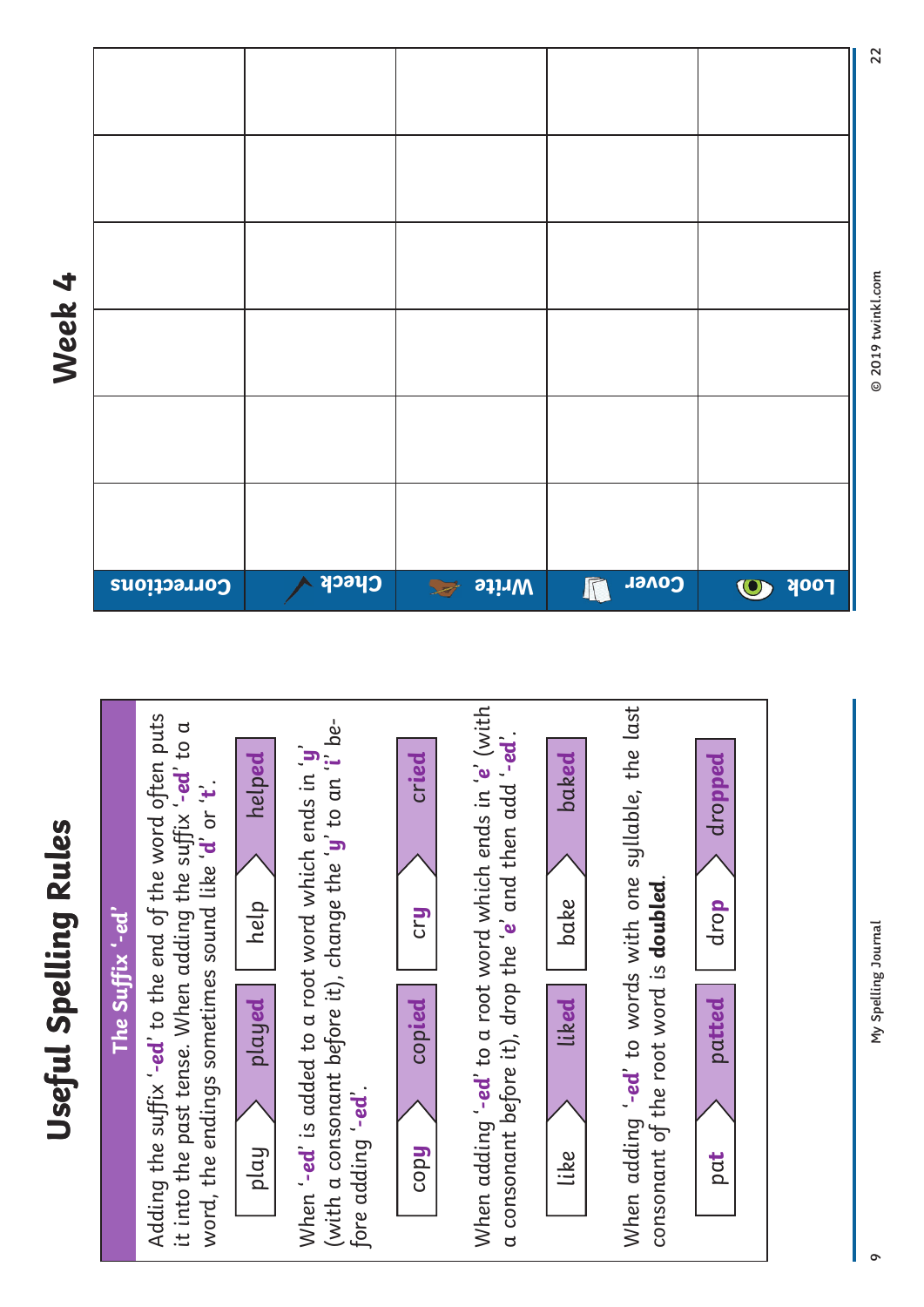| J      |
|--------|
| V      |
| Ø.     |
| ğ<br>O |
|        |
|        |
|        |

Spelling focus: Spelling focus:

| Draw a picture to represent<br>one of your words: | Write a sentence including at least one of your words: |
|---------------------------------------------------|--------------------------------------------------------|
| <b>My spelling list:</b>                          |                                                        |

## Useful Spelling Rules **Useful Spelling Rules**

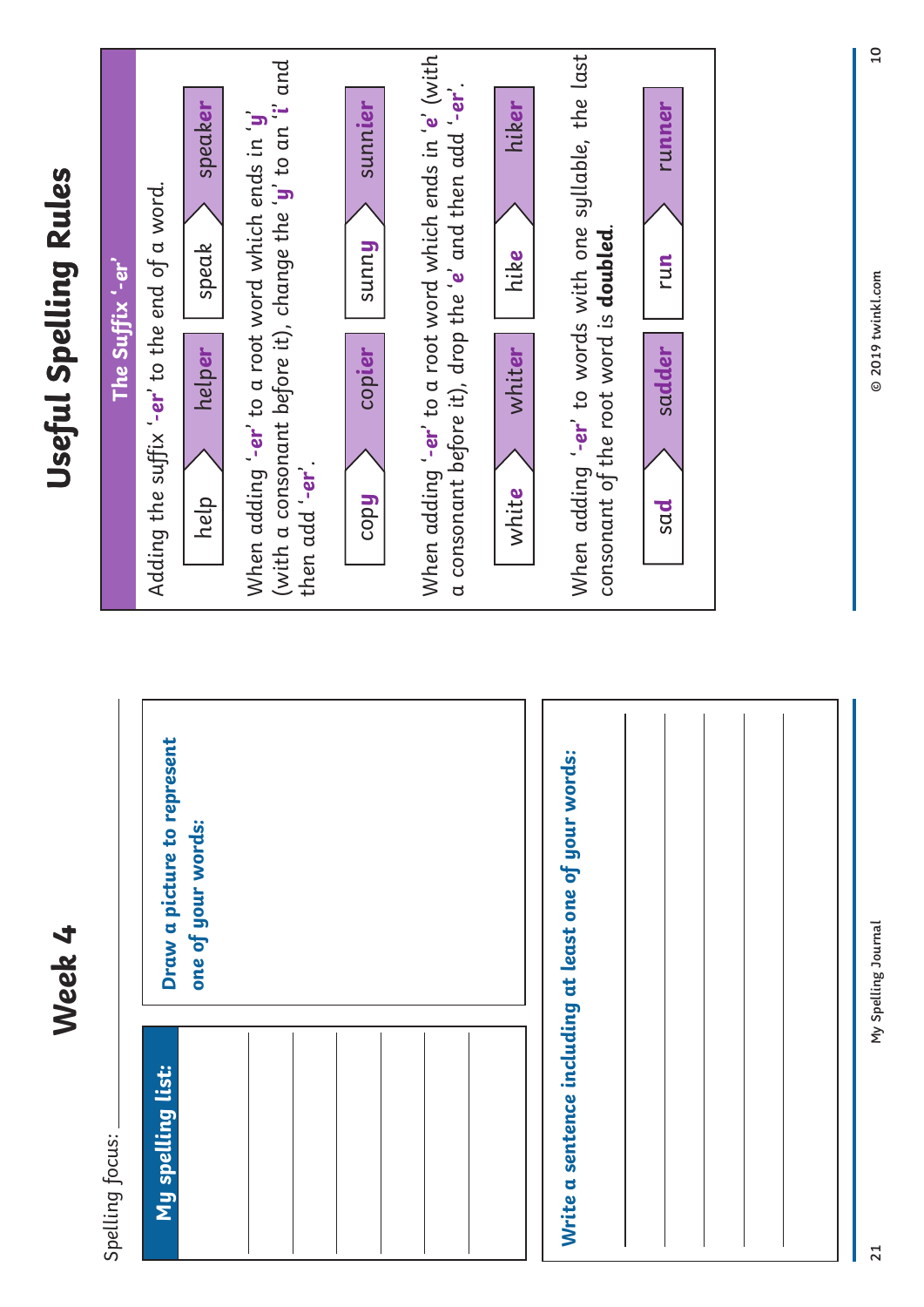## Useful Spelling Rules **Useful Spelling Rules**

Week<sub>3</sub>



| Corrections | <b>Check</b> | Write | Cover 1 | 0 4007 |
|-------------|--------------|-------|---------|--------|
|             |              |       |         |        |
|             |              |       |         |        |
|             |              |       |         |        |
|             |              |       |         |        |
|             |              |       |         |        |
|             |              |       |         |        |
|             |              |       |         |        |
|             |              |       |         |        |
|             |              |       |         |        |
|             |              |       |         |        |
|             |              |       |         |        |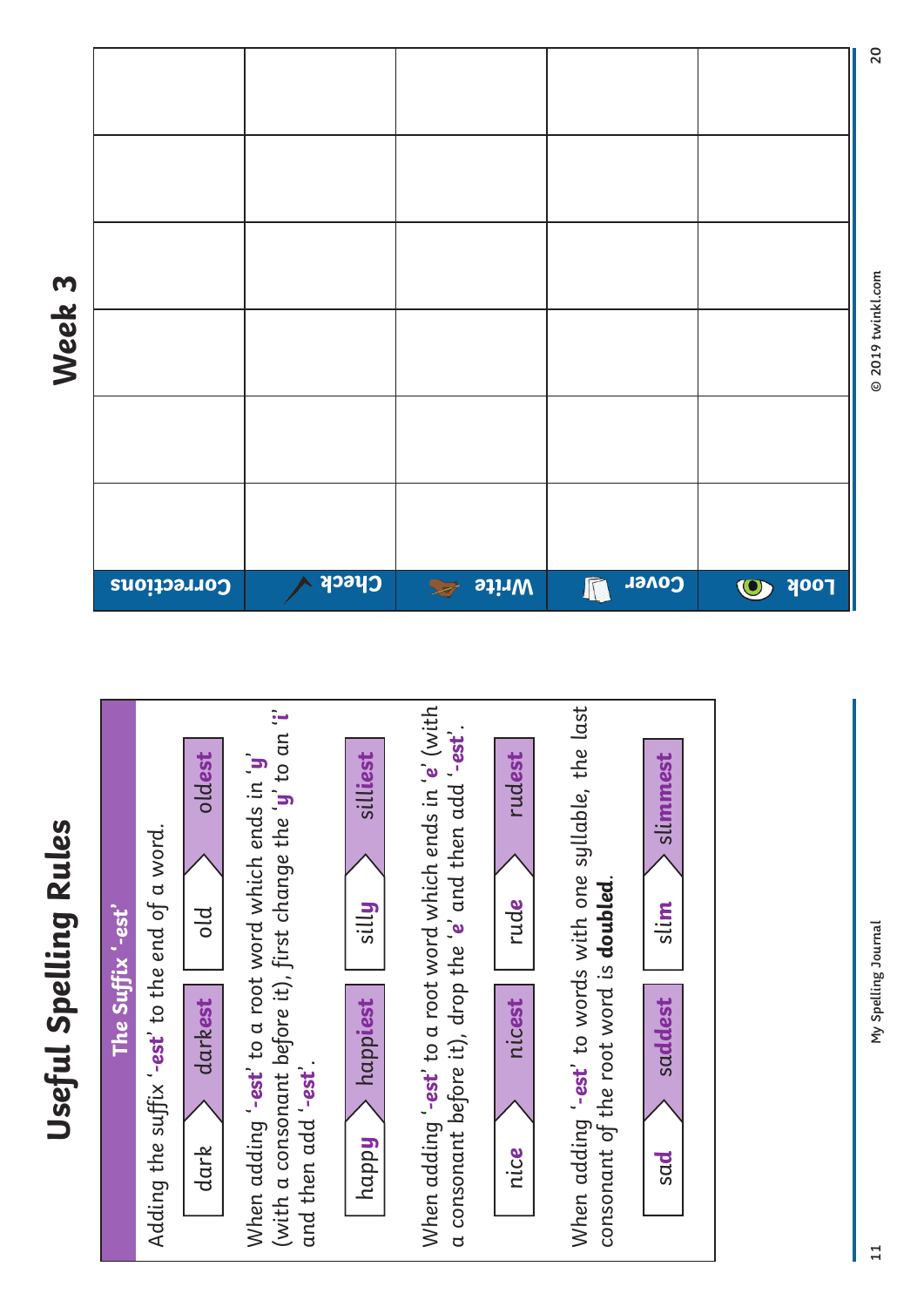| m |
|---|
| v |
| O |
| b |
|   |
|   |
|   |

Spelling focus: Spelling focus:

| Write one of your words as<br>many times as you can in<br>one minute: | Write a sentence including at least one of your words: |  |
|-----------------------------------------------------------------------|--------------------------------------------------------|--|
| My spelling list:                                                     |                                                        |  |

## Useful Spelling Rules **Useful Spelling Rules**

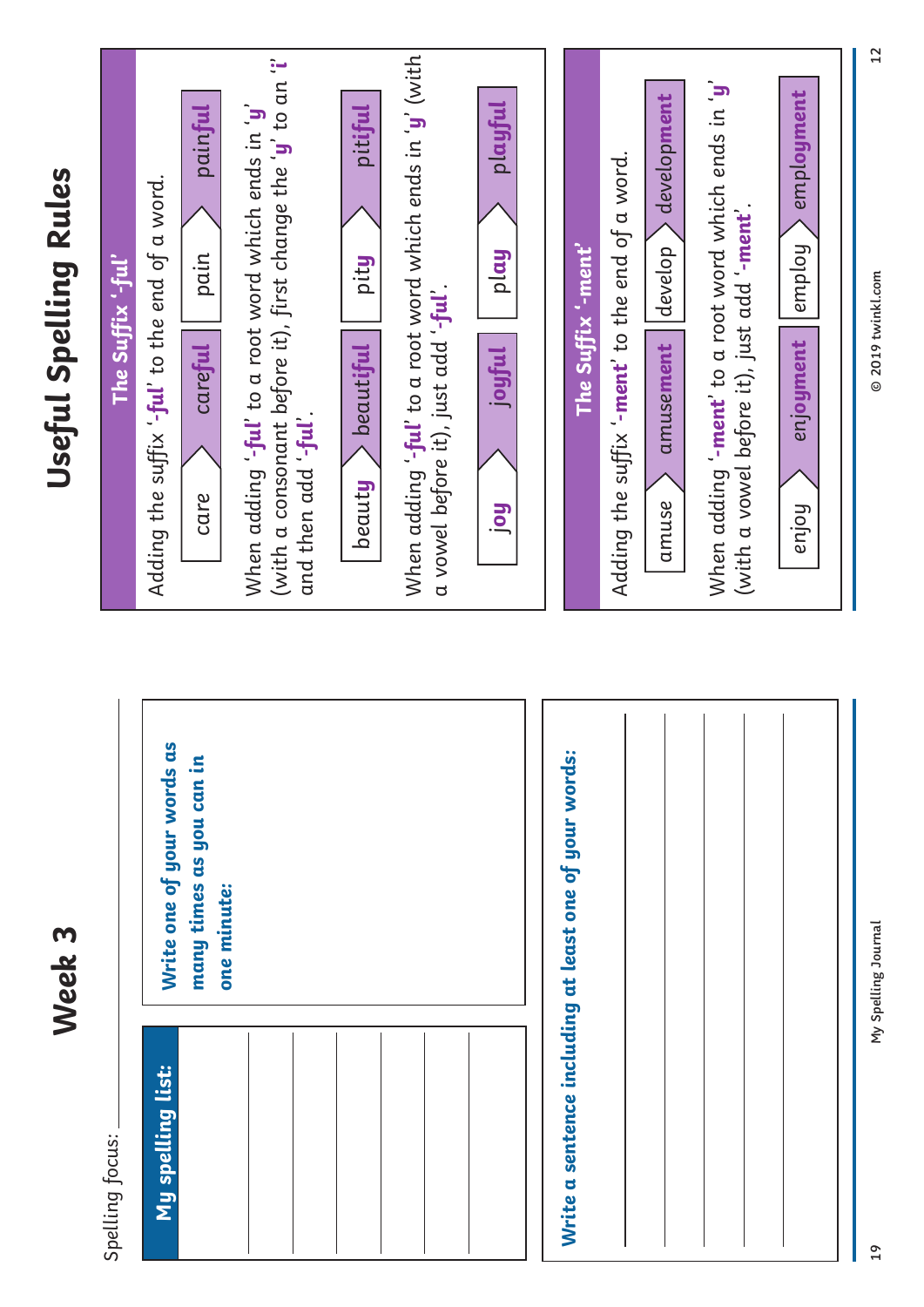## Useful Spelling Rules **Useful Spelling Rules**



|                   | Corrections | <b>Check</b> | <b>Nrite</b> | Cover<br>$\mathbb{R}$<br>Ū, | <b>D</b> 4007 |
|-------------------|-------------|--------------|--------------|-----------------------------|---------------|
|                   |             |              |              |                             |               |
|                   |             |              |              |                             |               |
| Week <sub>2</sub> |             |              |              |                             |               |
|                   |             |              |              |                             |               |
|                   |             |              |              |                             |               |
|                   |             |              |              |                             |               |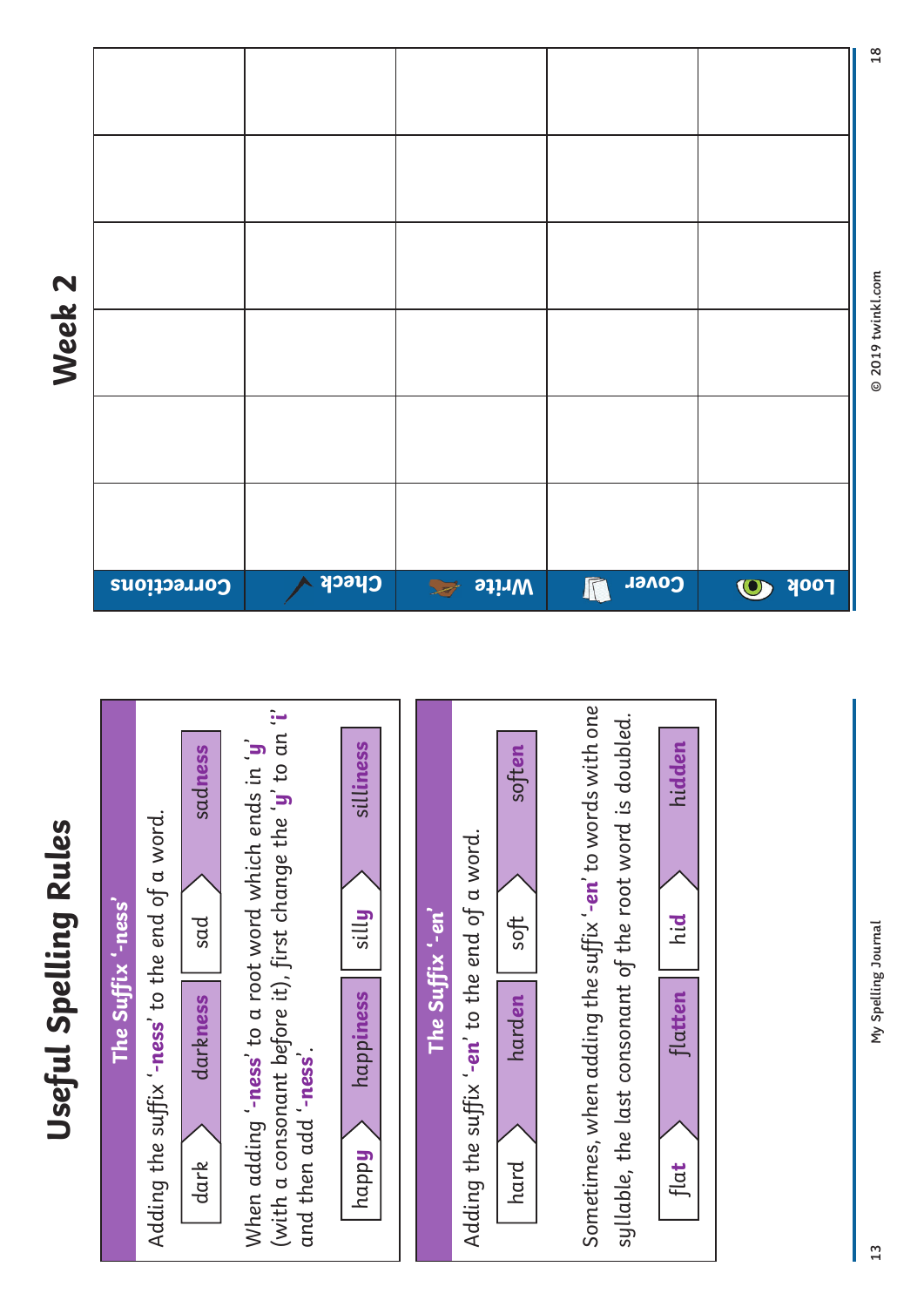first change the **'y**' to an '**i'** When adding '**-y**' to a root word which ends in '**e**' (with (with a consonant before it), first change the '**y**' to an '**i**' When adding '-**y**' to a root word which ends in '**e**' (with When adding '**-y**' to words with one syllable, the last a consonant before it), drop the '**e**' and then add '-**y**'. a consonant before it), drop the '**e**' and then add '**-y**'. Manh When adding '-**y**' to words with one syllable, the last Sunny sandy badly happily bone > bony || wave > wavy fu**n** su**nny** su**n** merr**y** happ**ily** happ**y** luck sand**y** sand safe bad**ly** bad When adding '**-ly**' to a root word which ends in '**y**' When adding '-**ly**' to a root word which ends in '**y**' Useful Spelling Rules **Useful Spelling Rules** Adding the suffix '-**ly**' to the end of a word. Adding the suffix '-**ly**' to the end of a word. Adding the suffix '-**y**' to the end of a word. Adding the suffix '-**y**' to the end of a word. consonant of the root word is doubled. consonant of the root word is **doubled**. **Addpy** wave sand sun The Suffix '-ly' bad The Suffix '-y' The Suffix '-ly' The Suffix '-y' luck**y** bon**y** (with a consonant before it), safe**ly** merr**ily** fu**nny** and then add '-**ly**'. and then add '**-ly**'. merry bone luck  $\sup$  $f$ un **Draw a picture to represent**  Draw a picture to represent Write a sentence including at least one of your words: **Write a sentence including at least one of your words:** one of your words: **one of your words: Week 2** My spelling list: **My spelling list:** Spelling focus: Spelling focus:

@ 2019 twinkl.com **@** 2019 twinkl.com

 $17$ 

**My Spelling Journal** 

My Spelling Journal